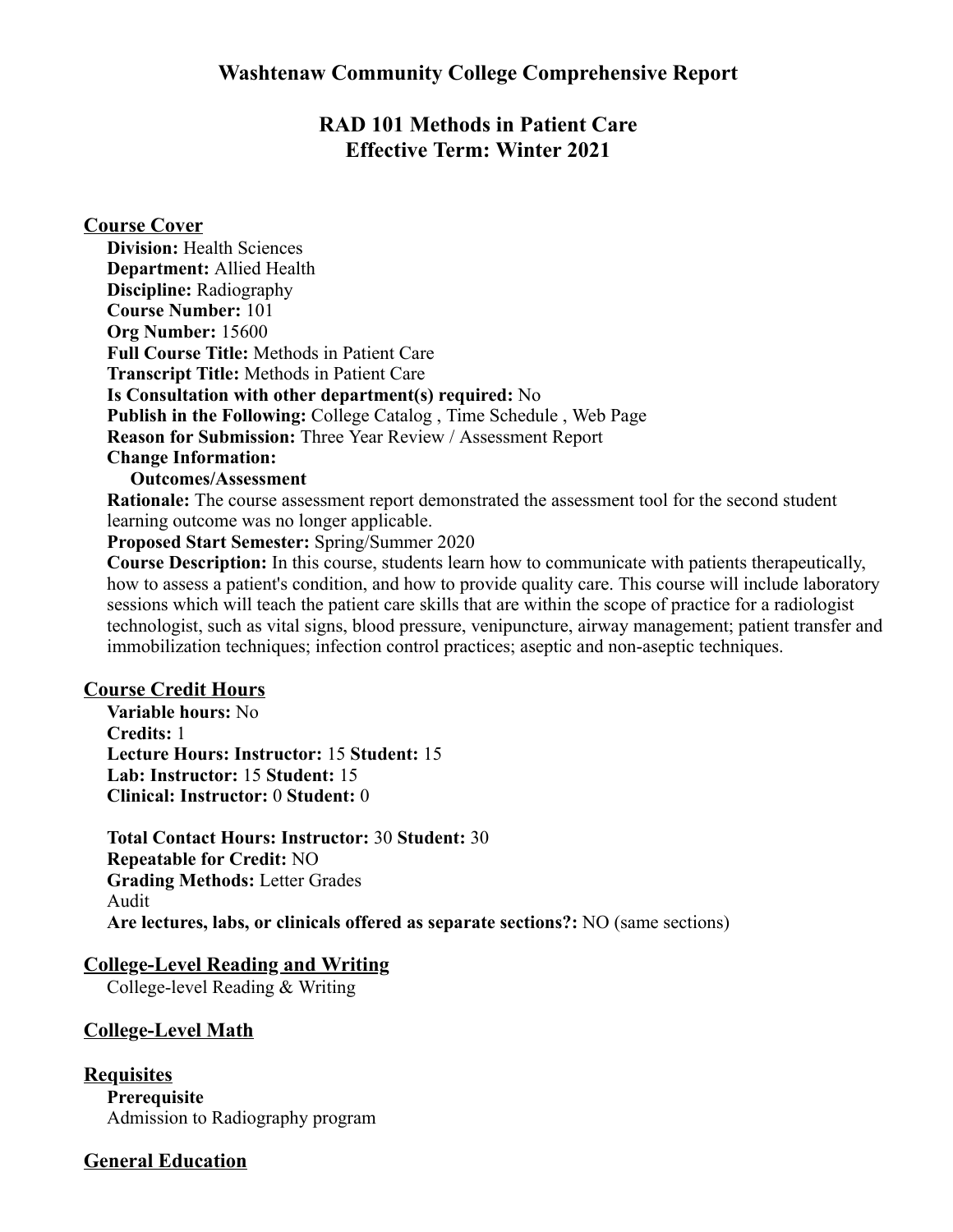# **Request Course Transfer**

**Proposed For:**

#### **Student Learning Outcomes**

1. Identify the components of therapeutic communication, patient assessment and quality patient care techniques that are used in the clinical setting.

#### **Assessment 1**

Assessment Tool: Outcome-related multiple-choice questions on the departmental final exam Assessment Date: Spring/Summer 2022 Assessment Cycle: Every Three Years Course section(s)/other population: All Number students to be assessed: All How the assessment will be scored: Answer key, with itemized analysis Standard of success to be used for this assessment: 90% of the students will score 80% or above on the questions related to this outcome. Who will score and analyze the data: Departmental faculty

2. Perform basic patient care skills that are within the scope of practice for radiologic technologists.

#### **Assessment 1**

Assessment Tool: Lab evaluation - Manual Blood Pressure Assessment Date: Spring/Summer 2022 Assessment Cycle: Every Three Years Course section(s)/other population: All Number students to be assessed: All How the assessment will be scored: Evaluation form Standard of success to be used for this assessment: 80% of the students evaluated will achieve a score of 90% or above. Who will score and analyze the data: Departmental faculty

## **Course Objectives**

- 1. Differentiate between therapeutic and non-therapeutic communication techniques.
- 2. Identify effective communication skills that are necessary to interact with patients of different ages.
- 3. Describe the basic principles of proper lifting and transfer techniques.
- 4. Explain the significance of monitoring vital signs in the radiology department.
- 5. Demonstrate the basic skills necessary to establish and maintain a sterile field.
- 6. Describe the appropriate method for withdrawing drugs from an ampule and vial.

## **New Resources for Course**

#### **Course Textbooks/Resources**

#### Textbooks

Adler, A., M., & Carlton, R., R.. *Introduction to Radiologic Sciences and Patient Care*, 7th ed. Saunders Elsevier, 2018, ISBN: 978-0-323-566.

Manuals

Periodicals

Software

## **Equipment/Facilities**

Level III classroom Testing Center Other: Radiography lab in OE 121 contains all necessary radiography equipment and supplies